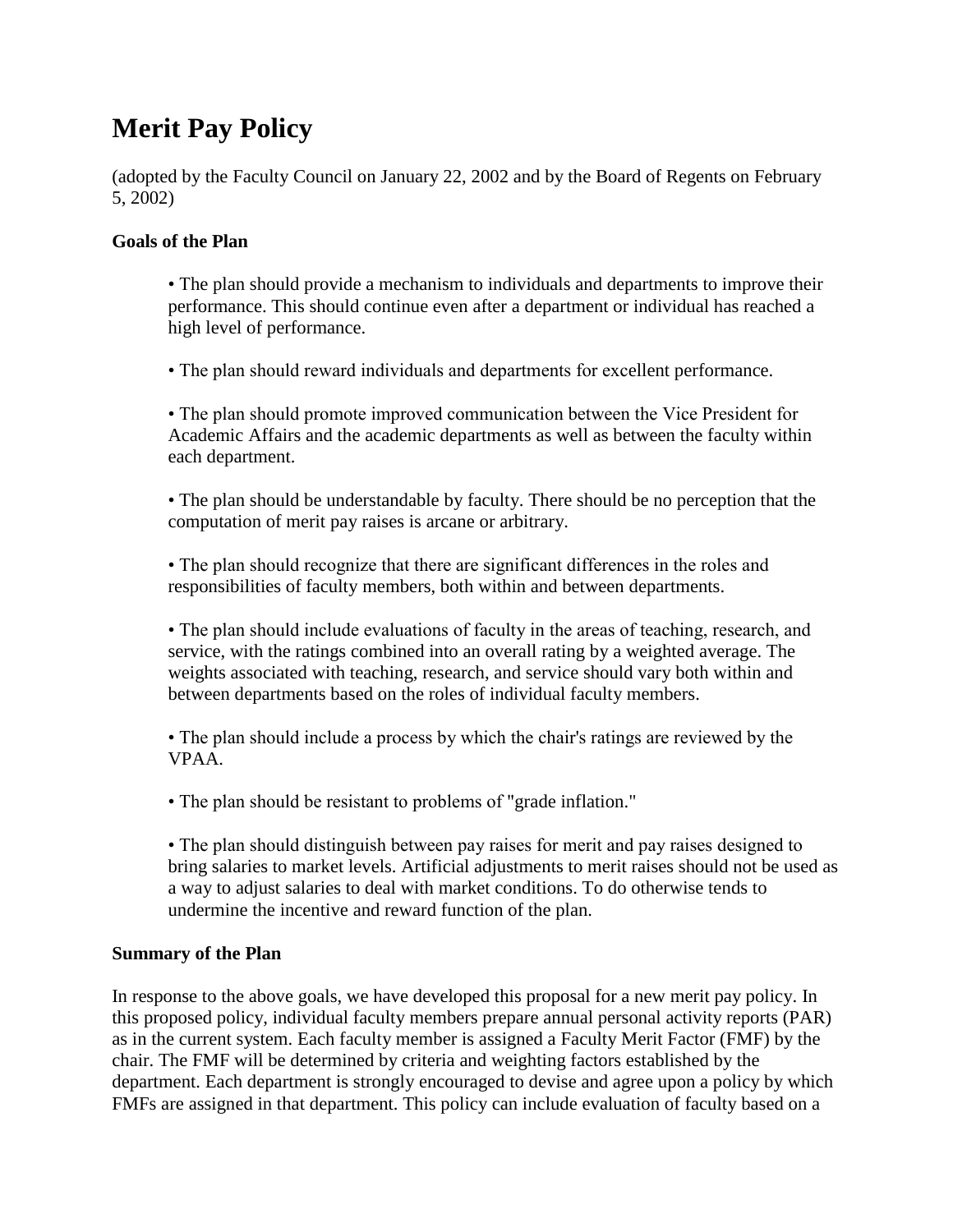two or three year performance period; however, the majority of the weighting should be on the preceding calendar year. Department chairs should document the implementation of this departmental policy in assigning FMFs and should present this documentation to the VPAA along with all FMFs. Each academic department will prepare an annual departmental activity report which is submitted to the VPAA. The VPAA will evaluate the performance of the departments with respect to their goals and missions, and assign a Departmental Merit Factor (DMF) to each department. The FMF and DMF are combined in a formula that produces each faculty member's percentage raise.

# **Procedure**

1. Each faculty member will complete an annual professional activity report (PAR) and submit it to the chair of the department. Department chairs and faculty in a unit with only one faculty member will submit their reports directly to the Vice President for Academic Affairs (VPAA). PAR's are to be submitted by February 1.

2. Department chairs will review the PAR's and rate faculty performance in the three areas of teaching, research, and service. A weighted average of these ratings will then be assigned as the faculty member's Faculty Merit Factor (FMF). The individual FMF's are to range from 0 to 10. The department chair will meet with each faculty member in the department to review the PAR and FMF. The faculty member will have the opportunity to add his/her own comments to the evaluation. The faculty member will sign the evaluation to indicate that it was discussed with the chair.

All non-tenure-track teaching faculty should also be evaluated. The weighting of their teaching relative to other activities should be weighted according to their assigned duties.

Faculty who are not returning to teaching at New Mexico Tech (those who have officially resigned or who have submitted letters indicating their retirement) should not be evaluated.

3. Each department will prepare a Departmental Activity Report (DAR) summarizing the recent activity of the department in the context of the goals and plans of the department.

4. The department chair will submit the DAR, PAR's, FMF's and supporting documentation to the VPAA by March 1.

5. The VPAA will review the materials from all departments and assign Departmental Merit Factors (DMF). The DMF's are to range from 3 to 7 with an average near 5.

6. The VPAA will meet with each of the department chairs to review the DMF's and FMF's. The VPAA will also assign an FMF for each department chair. After these meetings, the VPAA will finalize the FMF's and DMF's.

7. The total pool of money available for pay raises will be allocated into three pools, with the first pool being satisfied before funds are allocated to the second pool, and the second pool being satisfied before funds are allocated to the third pool.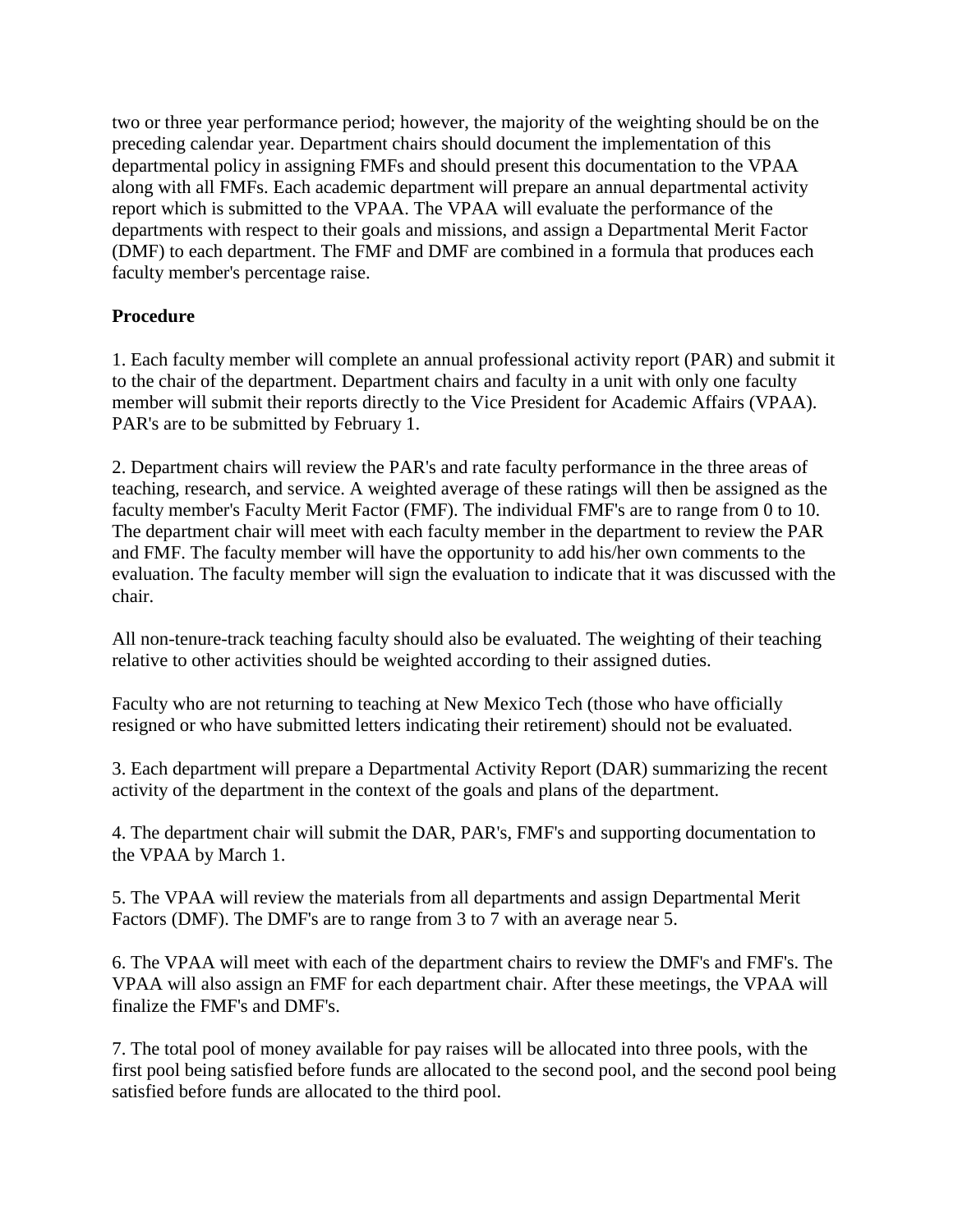The first allocation is to promotional raises. The promotional raises were \$2,500 for associate professors and \$3000 for full professors in 2001. These promotional raises should be evaluated yearly by the VPAA to insure that they are significant relative to current salaries.

The second pool is a discretionary pool that is reserved for use by the VPAA at his/her discretion. The amount allocated to the discretionary pool will be 25% of the available money or 0.4% of the total of faculty salaries, whichever is larger.

The third allocation is to the merit raise pool. Merit raises will be computed according to the following formula:

*FMF(i)* Faculty member *i*'s FMF.

*DAFMF(i)* Average FMF of faculty *i*'s department.

*DMF(i)* DMF of faculty member *i*'s department.

*SALARY(i)* Current salary of faculty member *i*.

*PERCENT RAISE(i)* Faculty member *i*'s percent raise.

*POOL* Total \$ available for merit raises

*n* Total number of faculty.

POOL\*(FMF(i)/DAFMF(i))\*DMF(i)\*100

PERCENT RAISE(i) = ---------------------------------------------------------------------- %

 $SUM((FMF(j)/DAFMF(j))*DMF(j)*SALARY(j), j=1..n)$ 

$$
PercentRate(i) = \frac{Pool * DMF(i) * (FMF(i) / DAFMF(i))}{\sum_{j=1}^{n} [Salary(j) * DMF(j) * (FMF(j) / DAFMF(j))]} * 100\%
$$

- 8. The academic affairs office will publish a memo to all faculty giving the pool for total promotion raises, the discretionary pool, the merit pool, the DAFMF's and , DMF's, and the denominator of the pay raise formula. This memo shall be distributed to faculty, along with the proposed raises, by March 25. Appeals by Chairs and/or individual faculty can be submitted to the VPAA within 5 working days.
- 9. The final package will be submitted to the President for approval. Contracts will be delivered to faculty members by April 15.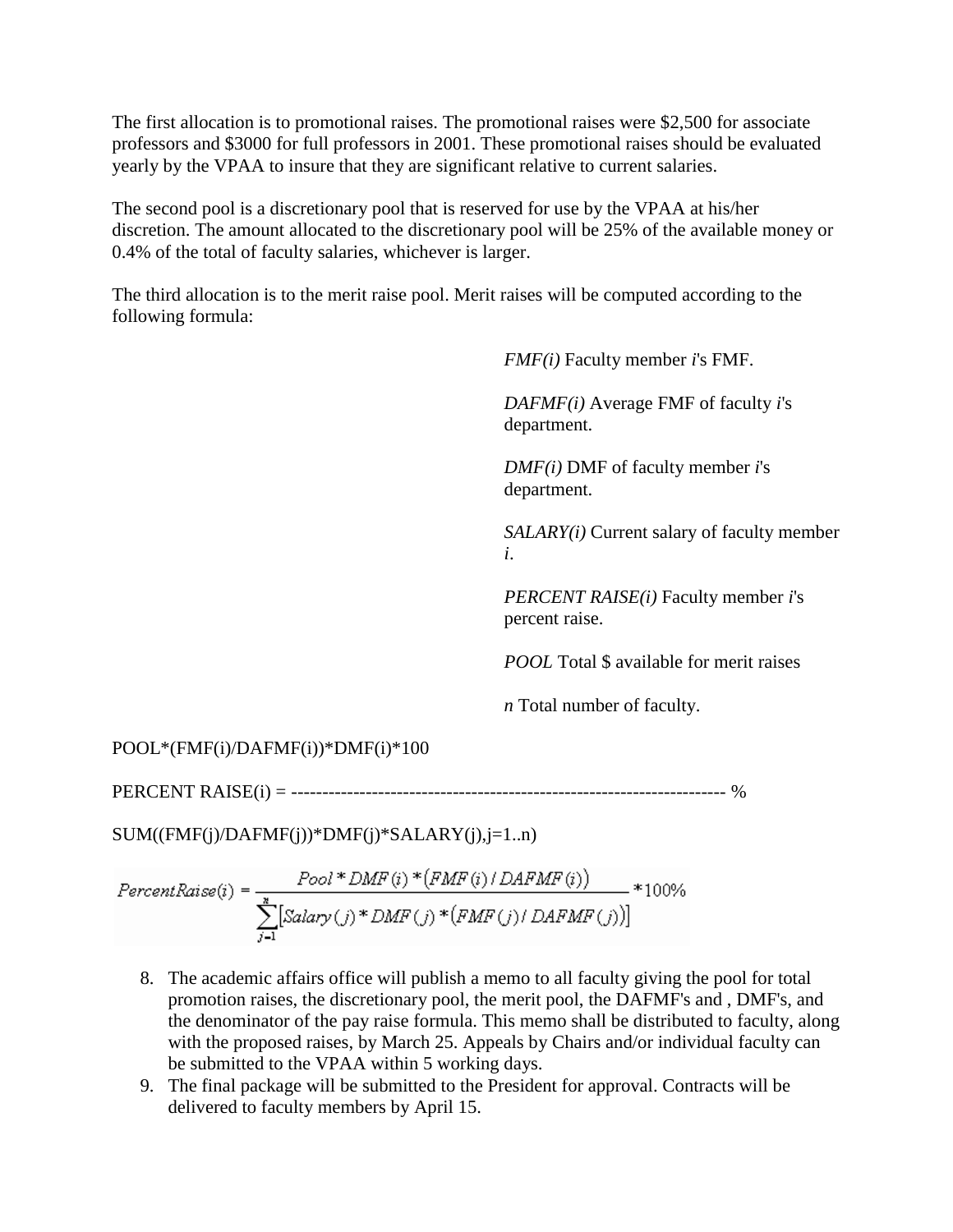#### Joint Appointments Policy

Faculty whose salaries are supported on a regular basis by a research group at Tech (joint appointments) will also have their evaluations reviewed by the appropriate research supervisor. The Vice-President for Academic Affairs and the cognizant division director will concur on the recommended raises or submit their recommendations to the President for decision if there is a disagreement.

#### Sabbatical Leave Policy

Individuals on sabbatical leave or on leave of absence for the entire year will receive their preceding year's merit rating unless exceptional circumstances occur. In the latter case, any changes in the merit rating must be thoroughly justified and documented. People on sabbatical or leave of absence for part of the year will have their merit rating determined by proportionate combination of the prior year's rating and the performance evaluation for that period when they were on leave.

#### **Faculty Merit Factor (FMF)**

FMF Assignment: Department chairs will review the PAR's and other information (e.g., teaching evaluations), rating faculty performance in the three categories of teaching, research, and service. Ratings that reflect factors not documented in the PAR or teaching evaluations (e.g., exemplary or deficient performance in a category) should be documented by the Departmental Chair in a memo to the faculty member and attached to the PAR before submission to the VPAA. Within each category, faculty will be rated on a scale of 0 to 10. A weighted average of the three ratings becomes the overall FMF. Appropriate weights will have been previously determined by the department, and reported to the VPAA. The FMF is a relative rating of the performance of the faculty members in the department. Note that the formula used for calculating raises normalizes the FMFs within a department, so there is no advantage to a department in inflating FMFs relative to those of other departments.

The chair will review the submitted Professional Activity Reports (PAR's), and for each of the areas of teaching, research, and service rate the faculty within the department on a scale of 0 to 10. For each faculty member, a weighted average of these three ratings is computed as the individual's faculty merit factor.

Assignment of Weights: The weights used in computing the FMF must sum to 100% for each faculty member. Weights will vary, reflecting the effort that different faculty members put into teaching, research, and service. However, weights must be agreed upon by the faculty member and chairman prior to the beginning of the period under review, and these weights must be approved by the VPAA.

Quantity vs. Quality: The system of weights on teaching, research, and service is designed to account for the difference in faculty roles between and within departments, and at different stages in the academic career. The weights should reflect not only the percentage of time and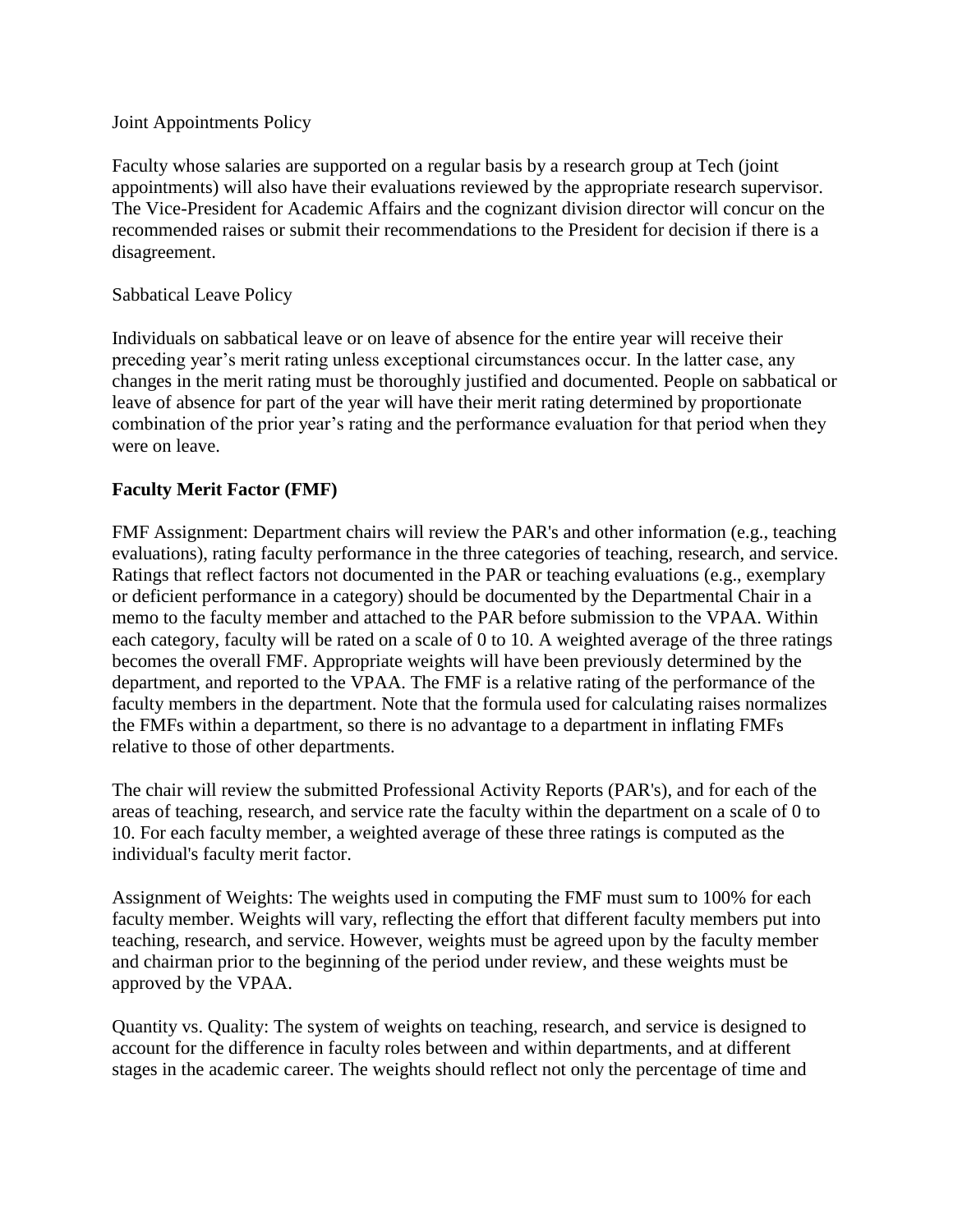effort being spent by the faculty member in each of the three areas, but also reasonable expectations for quality of the work and level of productivity.

Effects of Rank: Merit ratings should take into account the rank of the individual faculty member. The roles of full professors are expected to be different from those of assistant professors. The policy on promotion and tenure sets general guidelines as to what is expected of faculty at each of the three ranks.

Evaluation of Teaching: Factors to be considered in the evaluation of teaching include course enrollments, new course development, improvements to existing courses and laboratories, student evaluations of teaching, advising, and supervision/advising of theses and dissertations.

Evaluation of Research: Research and other scholarly activity can be demonstrated in many ways. Specific activities to be included in this evaluation are public presentations (especially invited talks), journal articles, books, grants proposed and funded, service on review panels, patents and other intellectual property, awards and recognition from professional societies, and technical staff, post-docs & graduate research assistants supervised. In evaluating research activity both the quantity and quality of the faculty member's research activities are to be considered.

Evaluation of Service: Professional service at the level of the department, the institution , the profession, and the state, and nation are to be considered. Excellence in service requires involvement at many levels. Specific activities to be included in this evaluation include service on departmental and institute wide committees, tenure committees, faculty council and institute senate offices, offices in professional societies, journal and book editorial positions, service to other universities, and service to federal and state agencies, and to non-governmental agencies.

# **Departmental Merit Factor (DMF) Policy**

The purpose of the Departmental Merit Factor (DMF) is to recognize excellence in the contributions of a department to the primary goals of the institution . The DMF should not be considered a mere summation of the individual efforts of the faculty, but should attempt to favor achievement of specific goals via group contributions. The DMF plan and evaluation process in itself forms a mechanism for continual self-assessment and improvement; and therefore, will be integrated with the current Assessment Process.

During the first merit pay review period, the department faculty will convene to collectively agree upon several major goals for the department (See Definition of Goals below). The goal list will be negotiated with the VP of Academic Affairs and VP of Research. The complete goal statement will be consistent with the needs of the institution Institute's Mission and Goals, and should include metrics.

For the first merit review the goals will be evaluated using information from the initial Department Activity Report. Departmental Activity Reports will be 3 pages maximum, with attachments as necessary. Progress toward goals, level of productivity, improvement, resources consumed, and impact on institutional efforts will be considered in the DMF rating.